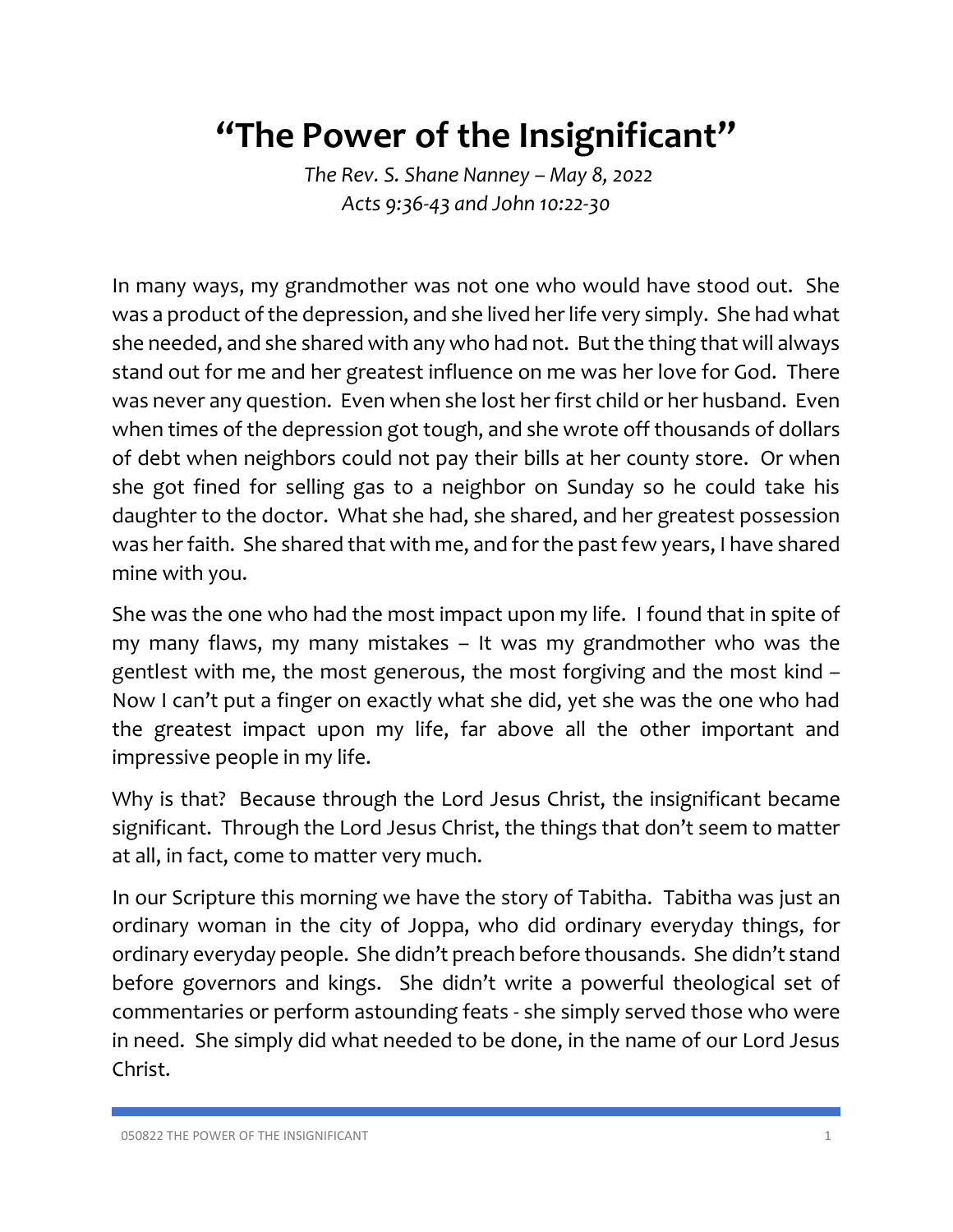Now, for us, Tabitha is one of those people who is almost a footnote in Scripture. She is someone who many of us pass over when we read the Bible. For us, Tabitha, is a minor character in the building of the early church, a person of no real significance. But for God, Tabitha is so significant, that He raises her from the dead.

At this point in the early church, persecution has erupted. Christians have scattered, fleeing the wrath of Saul, who was charged with eliminating the church. Many, many people have died, martyred for their faith in Jesus Christ. Many faithful followers of Jesus Christ have already died as we arrive here at Chapter 9 in the *Book of Acts*, but none of them have been brought back to life, none of them have been resurrected from the dead. Even Stephen, a strong and powerful man of God, who was stoned to death for preaching the Word, even Stephen was not brought back from the dead.

Tabitha is the first person that God raises from the dead after the resurrection of our Lord Jesus Christ. You see, Tabitha is so significant in the eyes of God, so important to the continuing work of the building of the kingdom of God, that God needs to have this woman brought back. This woman, who others might pass by on the street without a second look is so significant in the building of the early church, it cannot go on without her. This woman whom we pass over as a footnote in the kingdom of God is the one who God deems the **only** one among thousands who is significant enough to bring back from the dead. Let us also note that not a single one of the twelve disciples were brought back from the dead – yet Tabitha was.

Significance in the kingdom of God, it turns out, is not defined by accomplishment, nor status, nor ecclesiastical power, popularity, impressive book sales or even massive global impact. Significance in the kingdom of God, it turns out, is defined by the Holy Spirit. Significance in the kingdom of God has nothing to do with our imagined concept of what is significant in life.

We live our lives and in various ways we attempt to become people of significance. We work hard and try to become the best at this or that or known for this thing or that thing. We believe, to be significant, we need to conform to our society's notion of success, or prominence, or even of reputation. Certainly, striving to be the best, and striving to accomplish is not a bad thing, in fact as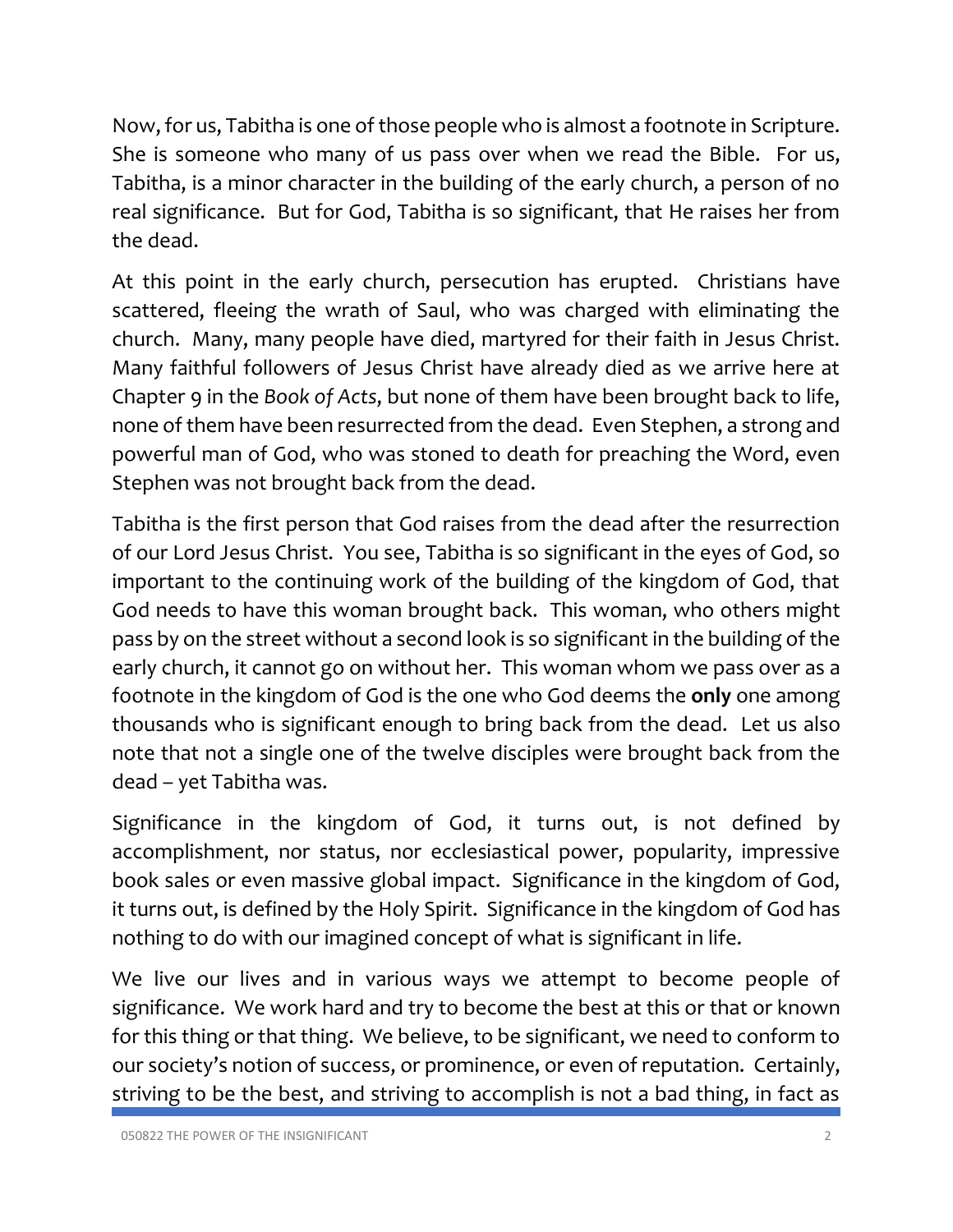Christians we should strive for excellence in our work – but as Christians we should be very concerned with this question: Am I striving to be a person of significance for my own benefit, or am I striving to be a person of significance for the benefit of my Lord Jesus Christ?

Could our striving for significance be in vain? Our society teaches us that the more significant we are, the more impact we can have. Is that true? Our Scripture this morning doesn't seem to be saying that, does it?

Looking at *Verse 36* in our text we see that Tabitha lived in Joppa. Joppa is on the coast of the Mediterranean Sea and now is part of modern-day Tel-Aviv in the state of Israel.

The name Tabitha is Aramaic for gazelle, which in Hebrew Tabitha would be Zambia. The *Book of Acts*translates her name into the Greek, Dorcas, which also means gazelle. Now Dorcas isn't the most romantic way to say gazelle among the three languages, is it? Why would *Acts* emphasize the name Dorcas? We see that the name Dorcas comes from a root word meaning "to see." Luke, who wrote this book, is pointing out to us right up front that Tabitha is a woman who can "see" what the kingdom of God is truly about.

Tabitha is noted as a person who is willing to help out those in need. She is a person of faith in action.

She becomes sick and dies and they ready her for burial *(Verse 37).* So,they bring her up to the upper room in the house, perhaps those who bring her upstairs are thinking of the prophet Elijah, who, in the *Book of 1 Kings 17:19,*takes the widow's son to the upper room where God heals her son. Perhaps they are hoping for the impossible. They place Tabitha upstairs in the upper room and call Peter *(Verse 38).* 

What were they expecting? Why are they calling Peter? Up to this point in the history of the church, many had been healed, but no one had been raised from the dead other than Jesus Christ himself. Maybe they are not sure what to expect, but they call Peter anyway. They may even realize that if Jesus was raised from the dead, perhaps others will be raised as well.